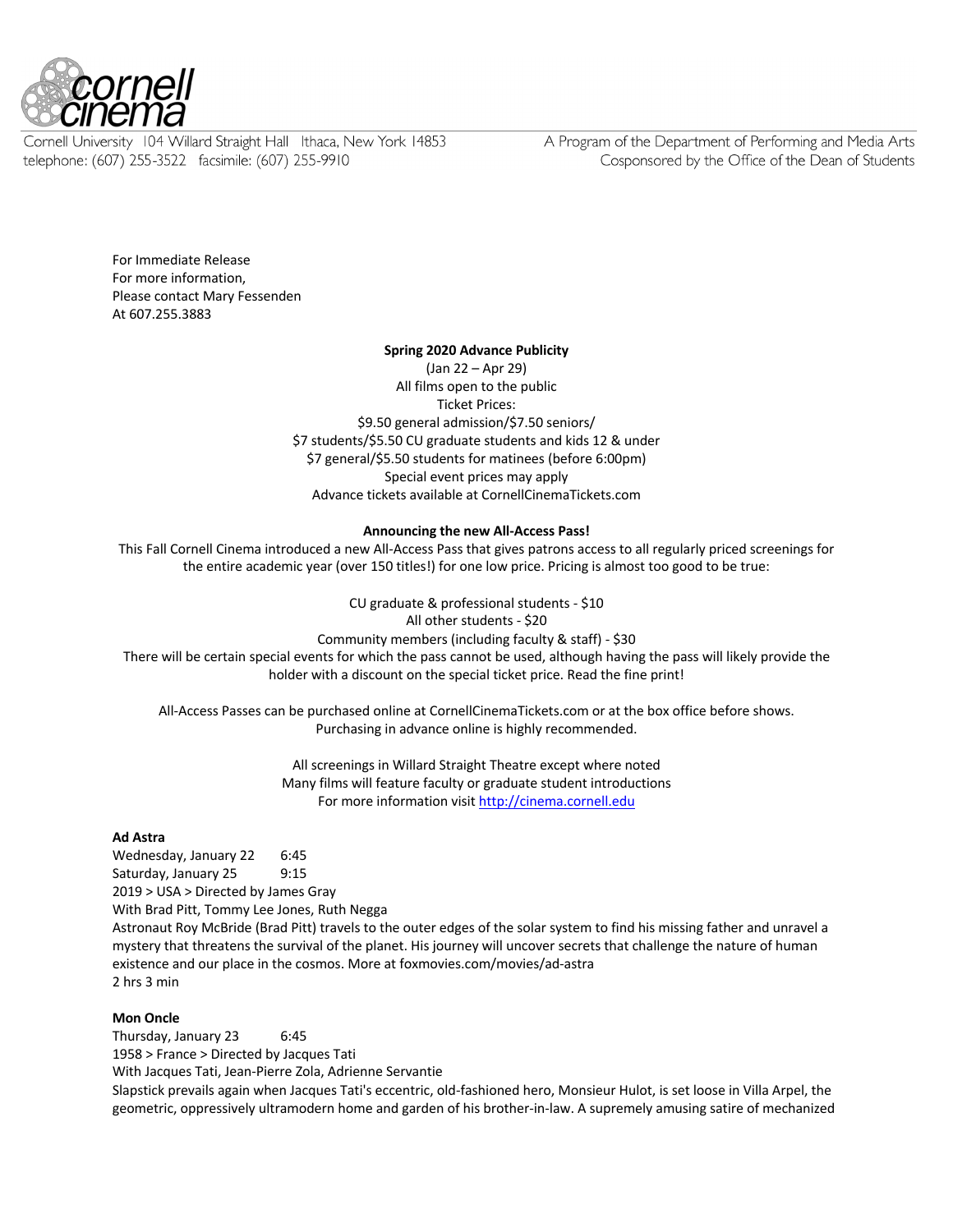living and consumer society that earned the director the Academy Award for Best Foreign Language Film. Subtitled. More at janusfilms.com/films/1130 1 hr 56 min

**The Lighthouse**

Thursday, January 23 9:15 Saturday, January 25 6:45 Sunday, January 26 6:45 2019 > USA > Directed by Robert Eggers

With Willem Dafoe, Robert Pattinson

Both Dafoe and Pattinson are receiving raves for Eggers' (**The Witch**) brooding, atmospheric gothic thriller about two lighthouse keepers trapped on a remote island. "Very few films can make you scared and excited at the same time. Just like the lighthouse beam, this is dazzling and dangerous." (*The Guardian*) Nominated for numerous Independent spirit Awards including Best Director, Best Cinematography & Editing, and actor awards for both Dafoe and Pattinson. More at a24films.com/films/the-lighthouse

1 hr 49 min

# **The Lion King**

Friday, January 24 7:00 FREE to Cornell students 2019 > USA > Directed by Jon Favreau

With Donald Glover, James Earl Jones, Seth Rogan

Director John Favreau's live action remake of the classic Disney animated movie. Against the backdrop of the African savannah, the future king Simba (Donald Glover), is born. He hopes to take after his father King Mufasa (James Earl Jones), but is forced into exile when his uncle plots to overthrow the throne. Sponsored by the Welcome Weekend Committee. More at movies.disney.com/the-lion-king-2019 1 hr 58 min

### **Hustlers**

Friday, January 24 9:30 FREE to Cornell students 2019 > USA > Directed by Lorene Scafaria With Constance Wu, Jennifer Lopez, Julia Stiles

Inspired by the viral New York Magazine article, **Hustlers** follows a crew of savvy former strip club employees who band together to turn the tables on their Wall Street clients. Sponsored by the Welcome Weekend Committee. More at hustlers.movie

1 hr 50 min

*Ithaca Premiere*

**63 Up**

Sunday, January 26 3:30 Tuesday, January 28 6:45 2019 > UK > Directed by Michael Apted

Easily the greatest anthropological experiment in documentary cinema! In 1963, a group of seven-year-old British children from widely ranging socioeconomic backgrounds were interviewed about a range of subjects. Director Michael Apted returned to the same children every seven years for the past five decades to check in and document their current lives. As the years have progressed, this series has become one of the most rewarding documentary projects of all time. More at 63upfilm.com

2 hrs 24 min

### **Some Like It Hot**

Monday, January 27 9:00 1959 > USA > Directed by Billy Wilder With Marilyn Monroe, Jack Lemmon, Tony Curtis

Two jazz players on the run from the mob hide out in an all-girl cabaret that happens to be led by a voluptuous blonde who just can't resist sax players. Ranked the funniest American movie of all time by the American Film Institute and it's true! Cosponsored with the American Studies Program. More at parkcircus.com/films/2782-some-like-it-hot 2 hrs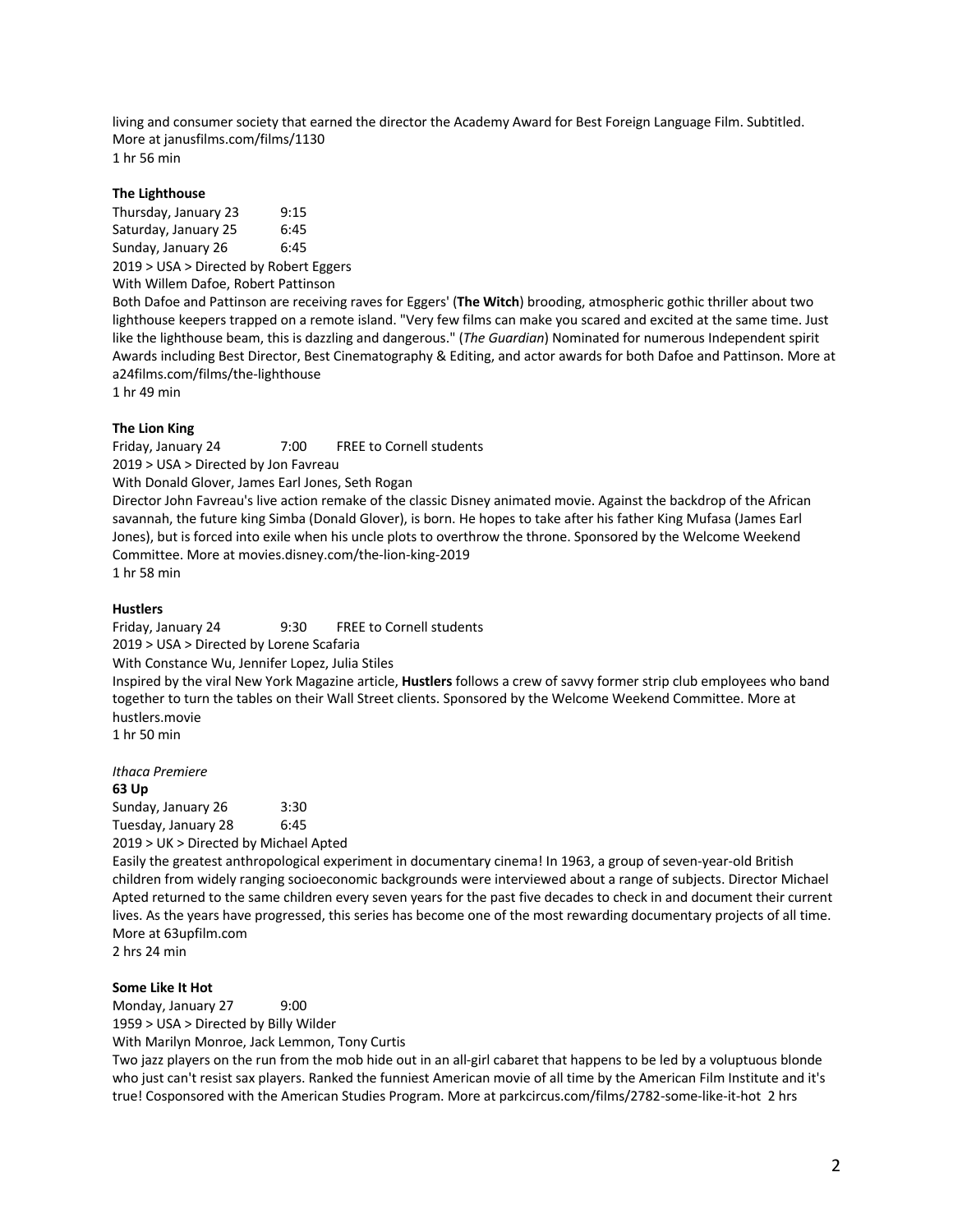### **Aquarela**

Wednesday, January 29 6:45 2019 > UK/Germany/Denmark/USA > Directed by Victor Kossakovsky A cinematic journey through the transformative beauty and raw power of water. From the precarious frozen waters of Russia's Lake Baikal to Miami in the throes of Hurricane Irma to Venezuela's mighty Angel Falls, the film captures water's many personalities in startling cinematic clarity. One of fifteen films shortlisted for the Best Documentary Feature Oscar. Subtitled. More at sonyclassics.com/aquarela 1 hr 29 min

### **Knives Out**

| Wednesday, January 29                                                        | 8:45 |
|------------------------------------------------------------------------------|------|
| Saturday, February 1                                                         | 6:45 |
| Sunday, February 2                                                           | 6:45 |
| $2040 \times 110 \text{ A} \times 204$ and $\text{A} \times 2040 \times 100$ |      |

2019 > USA > Directed by Rian Johnson With Daniel Craig, Chris Evans, Ana De Armas

When renowned crime novelist Harlan Thrombey is found dead at his estate just after his 85th birthday, the inquisitive and debonair Detective Benoit Blanc is mysteriously enlisted to investigate. "A delicious throwback to the all-star whodunit, this juicy comedy thriller is a treat from start to finish." (*The Hollywood Reporter*) More at knivesout.movie 2 hrs 10 min

#### *Ithaca Premiere*

### **Five Seasons: The Gardens of Piet Oudolf**

Thursday, January 30 6:45

2018 > USA > Directed by Thomas Piper

An immersive and meditative documentary that reveals how the revolutionary landscape designer, Piet Oudolf, upends our conventional notions of nature, public space, and, ultimately, beauty itself. Subtitled. More at fiveseasonsmovie.com 1 hr 15 min

#### **Castle in the Sky**

Thursday, January 30 8:30 Introduced by Andrew Campana (Asian Studies)

1986 > Japan > Directed by Hiyao Miyazaki

In this steampunk-style adventure (that prefigures **Howl's Moving Castle**), Sheeta and Pazu struggle to safeguard the sanctity of the legendary floating castle of Laputa, that is being pursued by aeronautical pirates and nefarious foreign agents. Cosponsored with the Dept of Asian Studies. Subtitled. More at gkids.com/films/castle-in-the-sky 2 hrs 4 min

#### *Ithaca Premiere*

#### **Oscar Shorts: Animation**

Friday, January 31 6:45 Saturday, February 1 9:15 Sunday, February 2 4:30 2019 > various > Directed by various

For the 15th consecutive year, Shorts HD and Magnolia Pictures present the Oscar-Nominated Short Films. With all three categories offered – Animated, Live Action and Documentary – this is your annual chance to predict the winners (and have the edge in your Oscar pool)! A perennial hit with audiences around the country and the world, don't miss this year's selection of shorts. The Academy Awards take place Sunday, Feb. 9th. The list of nominees will be available online shortly after they're announced on January 13th. Subtitled. More at shortsinternational.com

### *Ithaca Premiere* **Oscar Shorts: Live Action** Friday, January 31 9:00

Sunday, February 2 1:45 2019 > various > Directed by various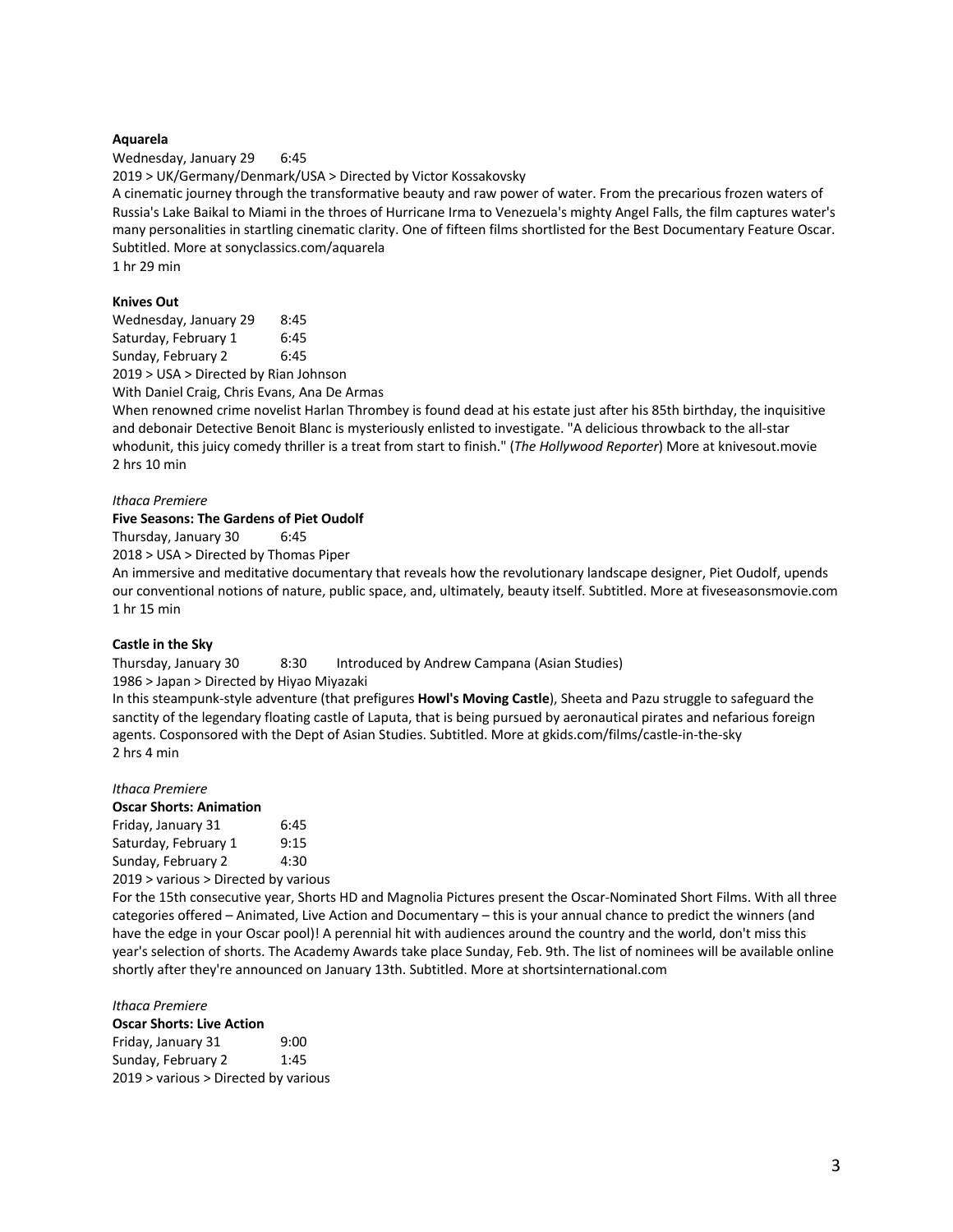For the 15th consecutive year, Shorts HD and Magnolia Pictures present the Oscar-Nominated Short Films. With all three categories offered – Animated, Live Action and Documentary – this is your annual chance to predict the winners (and have the edge in your Oscar pool)! A perennial hit with audiences around the country and the world, don't miss this year's selection of shorts. The Academy Awards take place Sunday, Feb. 9th. The list of nominees will be available online shortly after they're announced on January 13th. Subtitled. More at shortsinternational.com

### *Ithaca Premiere*

# **Oscar Shorts: Documentary**

Tuesday, February 4 6:30

2019 > various > Directed by various

For the 15th consecutive year, Shorts HD and Magnolia Pictures present the Oscar-Nominated Short Films, opening on Feb. 1st. With all three categories offered – Animated, Live Action and Documentary – this is your annual chance to predict the winners (and have the edge in your Oscar pool)! A perennial hit with audiences around the country and the world, don't miss this year's selection of shorts. The Academy Awards take place Sunday, Feb. 9th. The list of nominees will be available online shortly after they're announced on January 13th. Subtitled. More at shortsinternational.com

### *Ithaca Premiere*

**Synonyms** w/post-screening discussion led by Laurent Dubreuil (Director of French Studies)

Wednesday, February 5 6:45

2019 > Israel/France > Directed by Nadav Lapid

With Tom Mercier, Quentin Dolmaire, Louise Chevillotte

"The film, a faintly comedic, semi-autobiographical study of identity and the ambivalence of national belonging, tells the story of Yoav, played by newcomer Tom Mercier, and his struggle to reinvent himself as French" (*Reuters*) after moving to Paris from Israel. The film won the top prize at the 69th Berlin International Film Festival. Subtitled. More at kinolorber.com/film/synonyms

2 hrs 3 min

## **The Garden**

Thursday, February 6 6:45 2008 > USA > Directed by Scott Hamilton Kennedy With Danny Glover, Darryl Hannah When the largest community garden in the United States – in the middle of South Central LA - is threatened, the lowincome Latinos who farm there band together to fight corrupt politicians, greedy developers, and racism to save their oasis. "This intricate and compelling documentary paints a saddening portrait of American politics." (*NY Times*) More at thegardenmovie.com 1 hr 20 min

### **Harriet**

Thursday, February 6 8:45 Sunday, February 9 6:45 2019 > USA > Directed by Kasi Lemmons With Cynthia Erivo, Leslie Odom Jr., Janelle Monae With a "focus on liberation and solidarity, rather than amplifying pain, trauma and humiliation... **Harriet**," Lemmons' film about the great African-American freedom fighter Harriet Tubman "has a rare buoyancy." (*The Guardian*) More at focusfeatures.com/harriet 2 hrs 5 min

### *Ithaca Premiere*

**If the Dancer Dances**

Friday, February 7 6:45 Introduced by Jumay Chu (PMA) Sunday, February 9 4:45

2018 > USA > Directed by Maia Wechsler

"If the dancer dances, everything is there!" (Merce Cunningham) "'History and preservation has to happen skin to skin, breath to breath, body to body,' the choreographer Stephen Petronio says toward the end of the film, a gratifyingly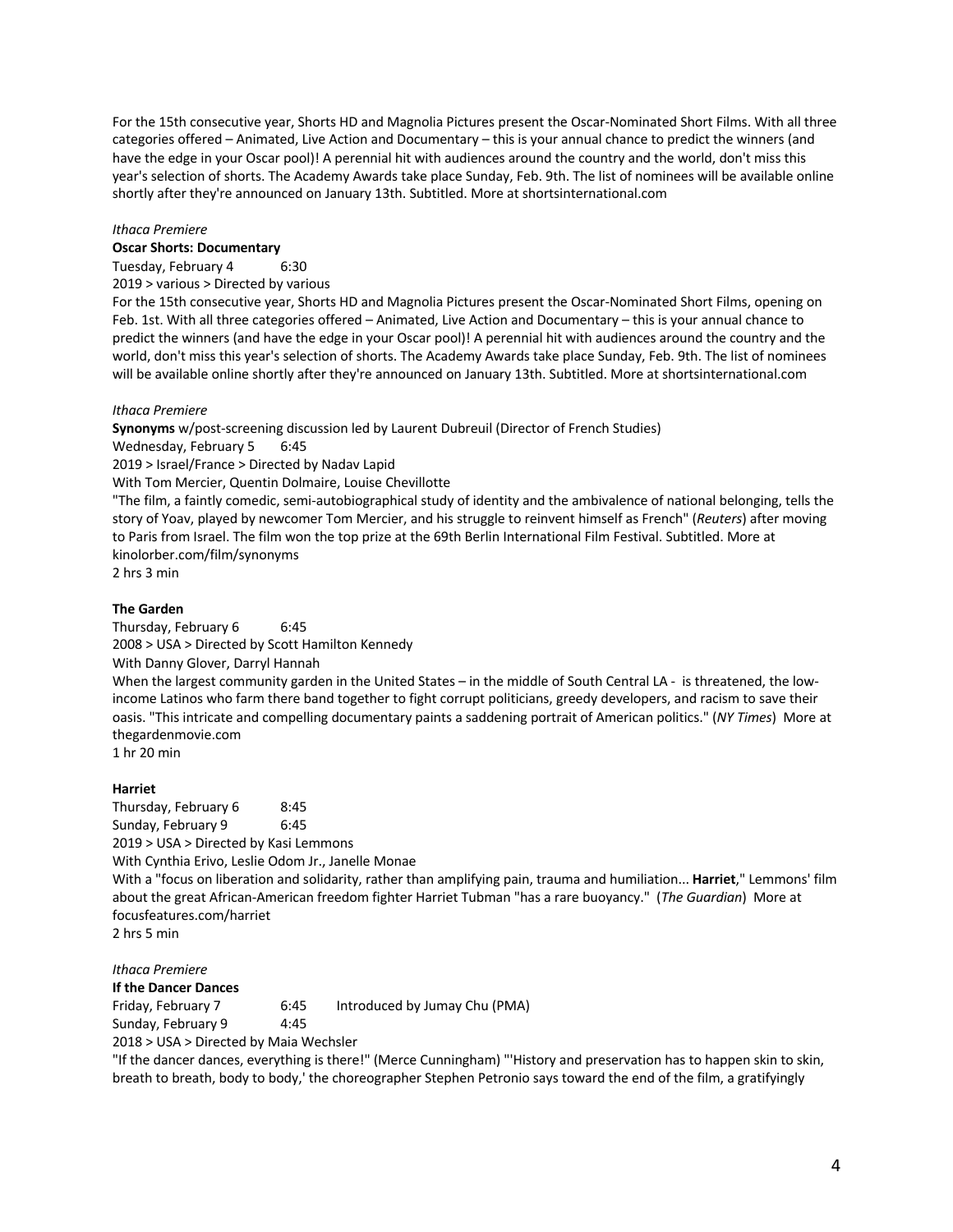hands-on backstage chronicle of his company's efforts to revive Cunningham's 'RainForest' in 2015." (*NY Times*) More at ifthedancer.com/

1 hr 23 min

# **Jojo Rabbit**

Friday, February 7 9:00 Saturday, February 8 6:45 & 9:30 2019 > Czech Republic/New Zealand > Directed by Taika Waititi With Roman Griffin Davis, Scarlett Johansson, Taika Waititi A lonely German boy's world view is turned upside down when he discovers his single mother is hiding a young Jewish girl in their attic. Aided only by his idiotic imaginary friend, Adolf Hitler, Jojo must confront his blind nationalism in this satire. More at foxsearchlight.com/jojorabbit 1 hr 48 min

# **Easy Rider**

Monday, February 10 6:45 1969 > USA > Directed by Dennis Hopper With Peter Fonda, Dennis Hopper, Jack Nicholson In this alternative vision of liberty and fraternity in the U.S., two doped-up bikers fund a cross-country search for freedom with drug money and draw a Southern lawyer into their quest for a high and a highway that can get them out of the reach of bourgeois culture. Cosponsored with the Dept of History. 1 hr 35 min

*Ithaca Premiere*

### **For Sama**

Tuesday, February 11 6:45 FREE

2019 > Syria > Directed by Waad al-Kateab & Edward Watts

A love letter from a young mother to her daughter, the film tells the story of director Waad al-Kateab's life through five years of the uprising in Aleppo, Syria as she falls in love, gets married and gives birth to Sama, all while cataclysmic conflict rises around her. Winner of the Best Feature Award from the International Documentary Association and nominated for an Independent Spirit Award for Best Documentary. One of fifteen films shortlisted for the Best Documentary Feature Oscar. Cosponsored with the Dept of NES, the Judith Reppy Institute for Peace and Conflict Studies, and the Einaudi Center for International Studies. Subtitled. More at forsamafilm.com 1 hr 40 min

### **Say Amen, Somebody**

Wednesday, February 12 6:45 With gospel ensemble Baraka Kwa Wimbo

1982 > USA > Directed by George T. Nierenberg

With Willie May Ford Smith, Thomas A. Dorsey, Delois Barrett Campbell

One of the most acclaimed music documentaries of all time, **Say Amen, Somebody** is George T. Nierenberg's exuberant, funny, and deeply moving celebration of 20th-century American gospel music. "One of the most joyful movies I've ever seen." (Roger Ebert, *Chicago Sun-Times*) The screening will be preceded by a short performance by the Baraka Kwa Wimbo Gospel Ensemble. Shown in a new digital restoration. More at milestonefilms.com/products/say-amensomebody-25th-anniversary-deluxe-edition

1 hr 40 min

# **The Garden of the Finzi-Continis**

Thursday, February 13 6:45

1971 > Italy > Directed by Vittorio De Sica

With Dominique Sanda, Lino Capolicchio, Helmut Berger

Exquisitely photographed drama based on the novel by Giorgio Bassani about an aristocratic Jewish family in WWII Italy who ignores the spectre of the concentration camp until it's too late. Winner of the Best Foreign Language Film Oscar. Cosponsored with the Jewish Studies Program. Please note: we will be showing the English-dubbed version of the film. 1 hr 35 min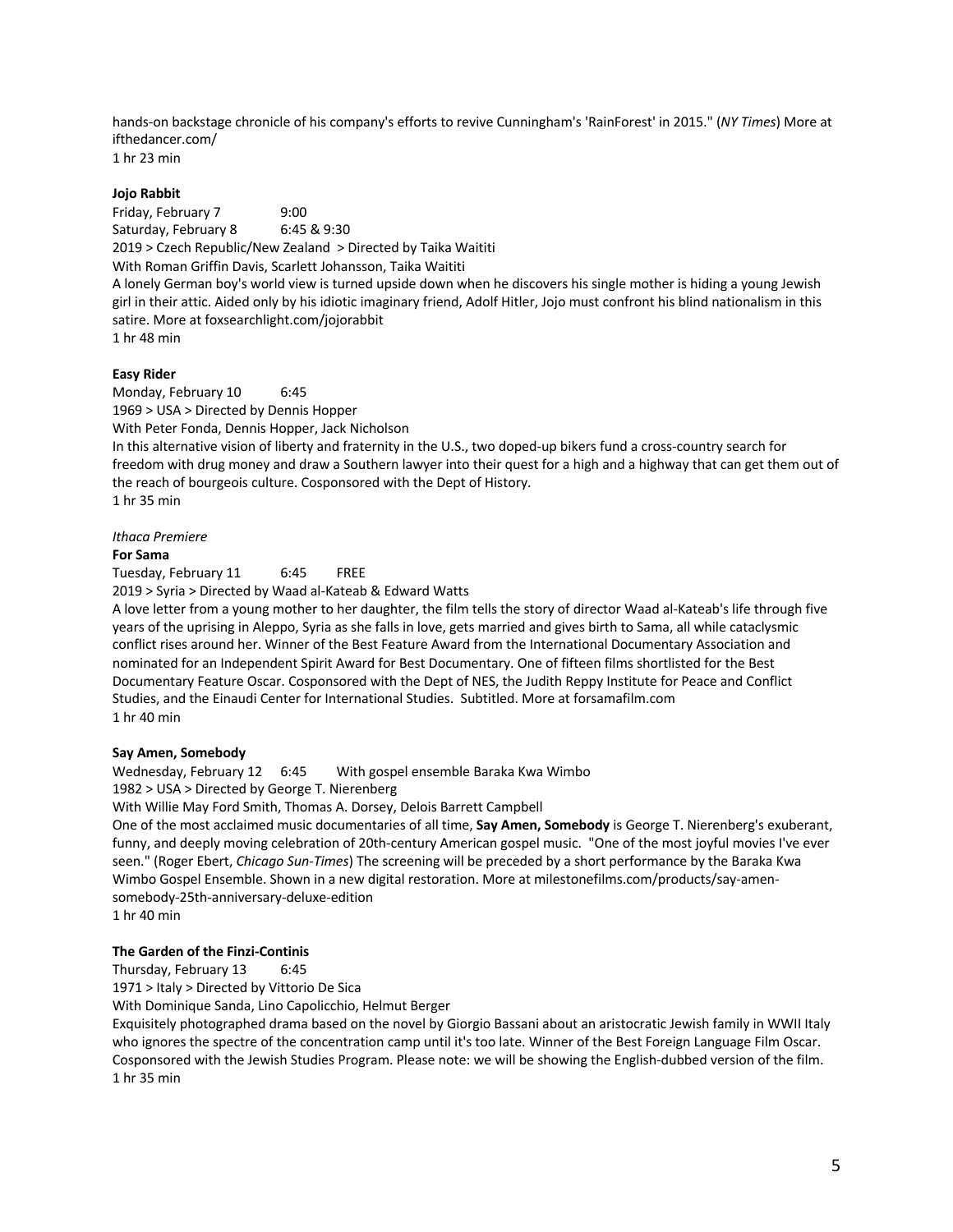# **Joker**

Thursday, February 13 8:45 Saturday, February 15 6:45 & 9:20 2019 > USA/Canada > Directed by Todd Phillips With Joaquin Phoenix, Robert De Niro, Zazie Beetz In Gotham City, mentally troubled comedian Arthur Fleck is disregarded and mistreated by society. One bad decision sets off a chain of escalating crimes and a downward spiral into bloody crime that brings him face to face with his alter ego: the Joker. More at jokermovie.net 2 hrs 2 min

# **Cunningham 3D**

Friday, February 14 6:45 Sunday, February 16 4:30 2019 > Germany/France/USA > Directed by Alla Kovgan With Carolyn Brown, John Cage, Robert Rauschenberg

A breathtaking collage of archival material and dances restaged in natural environments, this documentary explores the formative years of Merce Cunningham, who brilliantly upended modern dance aesthetics "...The use of 3D lends an immediacy to the dances and highlights the dancers' physicality - the muscled weight of their bodies, but also their gravity-defying pliancy and lightness." (*The Hollywood Reporter*) More at cunninghammovie.com 1 hr 33 min

# **Queen & Slim**

Friday, February 14 9:00 Sunday, February 16 6:45

2019 > USA > Directed by Melina Matsoukas

With Daniel Kaluuya, Jodie Turner-Smith, Bokeem Woodbine

A Black middle-class couple, driving back from a disastrous first date, are pulled over by an aggressive white cop. Suddenly, they find themselves on the run, after the cop is shot in self-defense, in this stunning debut feature from Melina Matsoukas (Beyonce's **Formation**). More at queenandslim.com 2 hrs 11 min

### **Steamboat Bill, Jr.**

Saturday, February 15 2:00 With live accompaniment by Philip Carli on piano *Special pricing: \$7 for adults, \$5 for kids age 12 & under (no All-Access Passes accepted)* 1928 > USA > Directed by Charles Riesner With Buster Keaton, Ernest Torrence

Buster Keaton plays a hapless college boy trying to win the affection of his tough, steamboat owning father, as well as the heart of the daughter of a rival steamboat owner, in this comic gem. Shown in a new digital restoration. Cosponsored with the American Studies Program and the CCA. More at cohenmedia.net/films/steamboat-bill-jr 1 hr 19 min

### *Ithaca Premiere*

### **The Wheels of Chance**

Saturday, February 15 4:30 With live accompaniment by Philip Carli, Tammy Keller & M. David Shemancik *Special pricing: \$7 general/\$5 students (no All-Access Passes accepted)*

1922 > UK > Directed by Harold M. Shaw

With George Arthur, Olwen Roose, Gordon Parker

Humble shop assistant Mr. Hoopdriver has taken enough bike-riding lessons to attempt to take his holiday on the road. Meanwhile, young socialite Jessie Milton dreams of a life away from her stepmother and accepts an offer from fortunehunting cad Mr. Bechamel, who has his own plans. When the two cross paths, Hoopdriver attempts to rescue Jessie, win her heart, and be back at work after holiday. Accompanied live by a brand-new score composed by Dr. Philip Carli, performed on piano (Philip Carli), cello (Tammy Keller) and clarinet (M. David Shemancik). Cosponsored with the CCA. 1 hr 25 min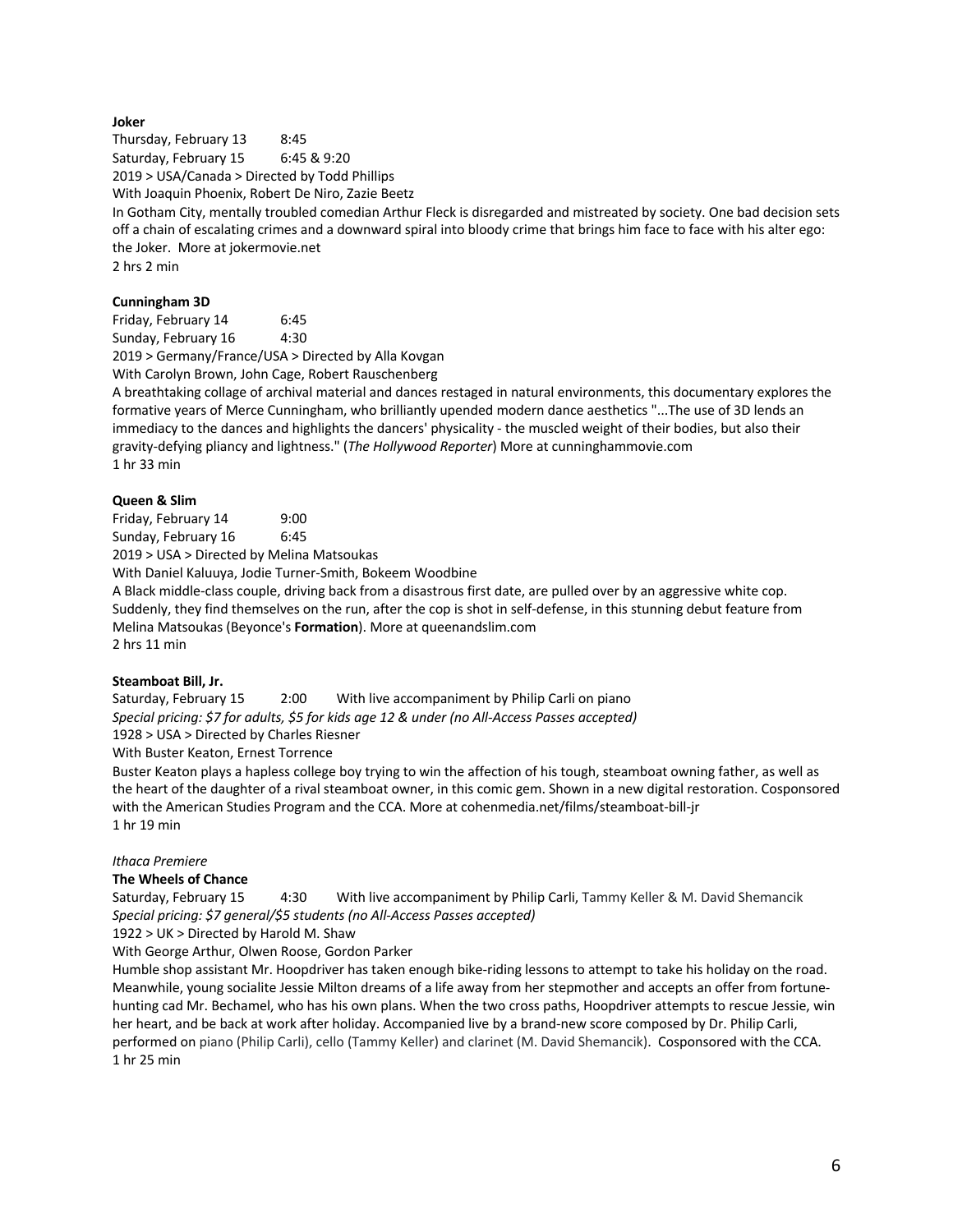# *Ithaca Premiere*

### **Levantine**

2019 > Israel > Directed by Rafael Balulu

Tuesday, February 18 7:00 FREE With Deborah Starr (NES) & filmmaker Rafael Balalu

Jacqueline Kahanoff was the first to write of Levantine and Mizrachi identities in Israel. Director Balulu traces the footsteps of the Levantine thinker and author, and through encounters with her elderly friends in Paris and leading intellectuals in the Mizrachi discourse in Israel, he not only draws a portrait of this impressive thinker, but also discovers the fate of Levantine identity in Israel as a cultural option for pride and honor. Sponsored by the Dept of Near Eastern Studies. Subtitled. More at go2films.com/films/levantine 50 min

### **The Murder of Fred Hampton**

Wednesday, February 19 6:45

1971 > USA > Directed by Howard Alk

On the early morning of December 4, 1969, the Chicago Police Department raided the apartment of Fred Hampton, 21 year-old chairman of the Illinois chapter of the Black Panther Party, and shot him to death in his bed. Alk's procedural documentary acts as a righteous inquest into the circumstances of this action, and comes to a clear and coolly furious conclusion: political assassination.

1 hr 28 min

### **Melancholia**

Wednesday, February 19 8:45

2011 > Denmark > Directed by Lars von Trier

With Kirsten Dunst, Charlotte Gainsbourg, Kiefer Sutherland

The result of the director's own bouts with the titular affliction, the film stars Kirsten Dunst and the incomparable Charlotte Gainsbourg as sisters dealing with personal traumas in the face of the world's end. Cosponsored with the Dept of Romance Studies. More at melancholiathemovie.com

2 hrs 16 min

### **Orlando**

Thursday, February 20 6:45 1992 > UK/Russia/France/Italy/Netherlands > Directed by Sally Potter With Tilda Swinton, Billy Zane

Based on the novel by Virginia Woolf, this is the lavish story of a young nobleman who lives through five hundred years of surreal adventures, nonchalantly changing into a woman midway through. A mischievous and marvelous film that explores the depths of history, fantasy, and gender. Subtitled. More at sallypotter.com/film/1198/Orlando 1 hr 33 min

### **Ghost in the Shell**

Thursday, February 20 8:45 Introduced by Andrew Campana (Asian Studies)

Saturday, February 22 9:30

1996 > Japan > Directed by Mamoru Oshii

As stunning as any animated film you'll likely see, surpassing in details even the best computer animation to date, Mamoru Oshii's meditation on the effect of runaway technology on the very human notion of individuality and existence is a cyber-film par excellence. Cosponsored with the Dept of Asian Studies. Subtitled. 1 hr 27 min

#### **Waves**

Friday, February 21 6:45 Saturday, February 22 6:45

2019 > USA > Directed by Trey Edward Shults

With Kelvin Harrison Jr., Lucas Hedges, Taylor Russell, Alexa Demie, Renee Elise Goldsberry, Sterling K. Brown A suburban African-American family in Southern Florida face unspeakable loss and its healing in this remarkable portrait of two adolescents on different tracks. "**Waves** is as exhilarating and terrifying as the roller-coaster ride of adolescence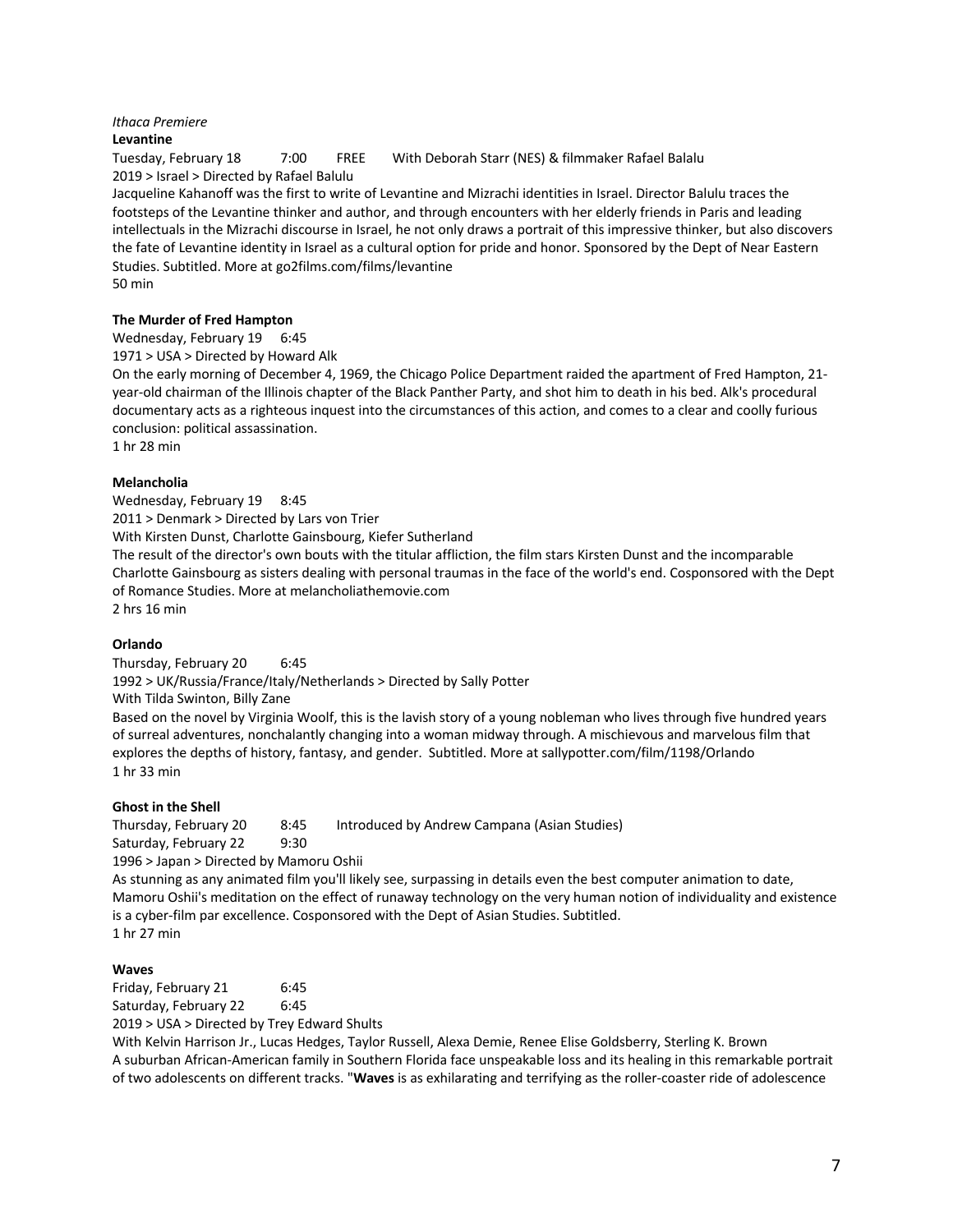itself, plunging viewers into a world brimming with music and color and movement and hair-trigger reflexes that feels exterior and interior at the same time...." (*Washington Post*) More at a24films.com/films/waves 2 hrs 15 min

### **In Fabric**

Friday, February 21 9:30 Sunday, February 23 6:45 2018 > UK > Directed by Peter Strickland With Marianne Jean-Baptiste, Hayley Squires, Leo Bill, Gwendoline Christie High fashion and bloodshed collide in this erotic and darkly humorous horror movie about a red designer dress that possesses its owners. "...a sensuous, surreal and hysterical tour de force. Taking its cues from the cinema of Dario Argento and Italian horror, **In Fabric** gives audiences the best British horror film since **Don't Look Now**." (*Cinevue*) More at a24films.com/films/in-fabric 1 hr 58 min

*Ithaca Premiere*

### **Cat Video Fest 2020**

Saturday, February 22 2:00 With Mistress of Purremonies Leah Shafer '94/'99/'08 *Special pricing: \$5 adults/ \$4 kids age 12 & under (no All-Access Passes accepted)* Sunday, February 23 4:30 With Mistress of Purremonies Leah Shafer '94/'99/'08 *Special pricing: \$7 general/\$5.50 students (no All-Access Passes accepted)* 2020 > Directed by various

**CatVideoFest** is a compilation reel of the latest and best cat videos culled from countless hours of unique submissions and sourced animations, music videos, and, of course, classic internet powerhouses. It's a joyous communal experience, only available in theaters, and raises money for cats in need through partnerships with local cat charities and animal welfare organizations. 10% of proceeds from these screenings will be donated to the Tompkins County SPCA! Mistress of Purremonies Leah Shafer '94/'99/'08 (Media and Society, Hobart & William Smith Colleges) has written about the phenomenon of online cat videos and will lead the pre-show activities. Recommended for all ages! More at catvideofest.com

1 hr 12 min

### **Dark Waters**

Wednesday, February 26 6:45 Saturday, February 29 6:45 2019 > USA > Directed by Todd Haynes With Mark Ruffalo, Anne Hathaway

In Todd Haynes' latest, Mark Ruffalo plays the lawyer who took on chemical giant DuPont on a decades-long toxic-waste lawsuit brought by the people of Parkersburg, West Virginia. "[A] feeling of dread pervades throughout, and deepens the film's scarily timely themes beyond the usual demands of docudrama." (*Rolling Stone*) More at focusfeatures.com/darkwaters

2 hrs 6 min

## **Children of Men**

Wednesday, February 26 9:20 2006 > UK/USA > Directed by Alfonso Cuaron With Clive Owen, Julianne Moore, Michael Caine In the near future, no human child has been born in 18 years and the human race is moving toward extinction. When a pregnant woman appears, it is up to a jaded office drone and a band of terrorists to keep her safe. From the director of **Roma**. Cosponsored with the Dept of Romance Studies. Subtitled. 1 hr 49 min

### **The Biggest Little Farm**

Thursday, February 27 6:45 Sunday, March 1 4:30 2019 > USA > Directed by John Chester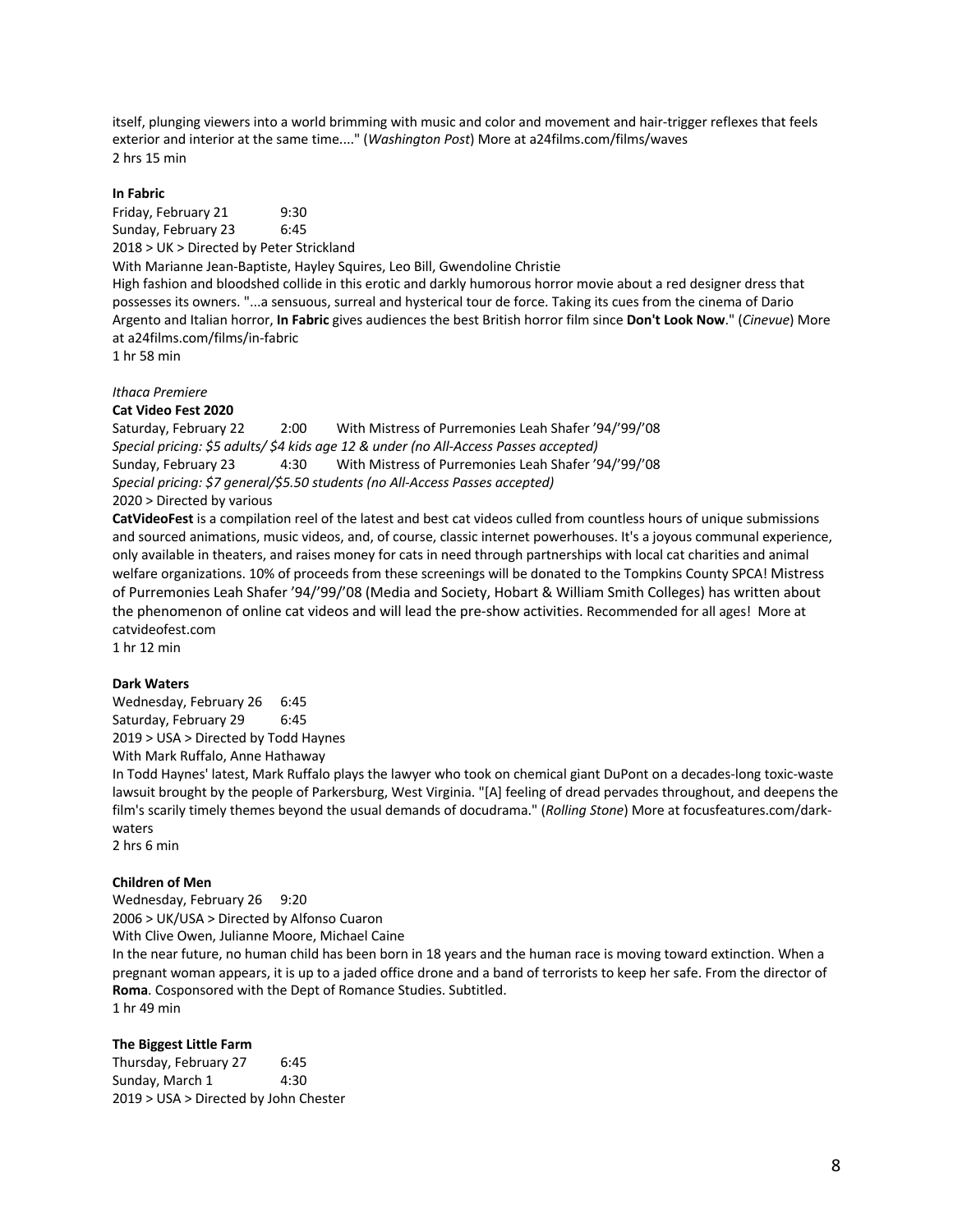### With John Chester, Molly Chester

The film chronicles the eight-year quest of John and Molly Chester as they trade city living for 200 acres of barren farmland outside of LA and a dream to harvest in harmony with nature. Through dogged perseverance and embracing the opportunity provided by nature's conflicts, the Chesters unlock and uncover a biodiverse design for living that exists far beyond their farm, its seasons, and our wildest imagination. One of fifteen films shortlisted for the Best Documentary Feature Oscar. More at thebiggestlittlefarmmovie.com 1 hr 31 min

**Parasite**

| Thursday, February 27 | 8:45                                          |
|-----------------------|-----------------------------------------------|
| Friday, February 28   | 9:15                                          |
| Sunday, March 1       | 6:45                                          |
|                       | 2019 > South Korea > Directed by Bong Joon Ho |

With Kang-ho Song, Sun-kyun Lee, Yeo-jeong Jo

A poor but extremely resourceful family of four ingratiates themselves into the lives of the well-to-do Park family in this pitch-black modern fairytale, full of tension and class rage. Awarded Best Picture & Best Director by the LA Film Critics and Best Foreign Language Film by the New York Film Critics Circle, the film is also nominated for an Independent Spirit Award for Best International Film and is one of ten films shortlisted for the Best International Feature Oscar. Cosponsored by KASA (Korean American Students Association). Subtitled. More at parasite-movie.com 2 hrs 12 min

### **Pain and Glory**

Friday, February 28 6:45 Saturday, February 29 9:20 2019 > Spain / France > Directed by Pedro Almodovar With Antonio Banderas, Penelope Cruz, Asier Etxeandia In physical decline and facing a loss of creativity, a celebrated film director, modeled on Almodovar himself, looks back

upon his life, and visits an ex-lover. Antonio Banderas has won high praise for his performance and was awarded Best Actor by the New York Film Critics Circle. One of ten films shortlisted for the Best International Feature Oscar. Subtitled. More at sonyclassics.com/painandglory/ 1 hr 53 min

#### **Gold Diggers of 1933**

Monday, March 2 9:00 1933 > USA > Directed by Mervyn Le Roy With Warren William, Joan Blondell, Ginger Rogers, Ruby Keeler A fantastic Busby Berkeley musical about young women who try to beat the Depression by finding rich husbands. Cosponsored with the American Studies Program. More at sensesofcinema.com/2003/cteq/gold\_diggers\_of\_1933 1 hr 36 min

### **The Golem**

Wednesday, March 4 7:15 With live accompaniment by Gary Lucas on guitars *Special Pricing: \$14 general/\$11 students (\$3 off for All-Access Pass holders)*  1920 > Germany > Directed by Paul Wegener With Paul Wegener, Albert Steinruck, Lyda Salmonova

Based on the legend of the Golem, a creature made from clay by Rabbi Loew in 16th century Prague to defend the Jews in the ghetto against pograms, this particular version was made with the resources of Germany's Ufa studio. The spectacular sets were inspired by the medieval architecture of Prague, and the hulking figure of the Golem was a key influence on the portrayal of the monster in Frankenstein. Shown in a new digital restoration with live accompaniment performed by legendary Captain Beefheart Magic Band guitarist Gary Lucas. Cosponsored with the Jewish Studies Program, the Cornell Council for the Arts, the Dept of German Studies and the Institute for German Cultural Studies. Subtitled. More at kinolorber.com/film/thegolem

1 hr 46 min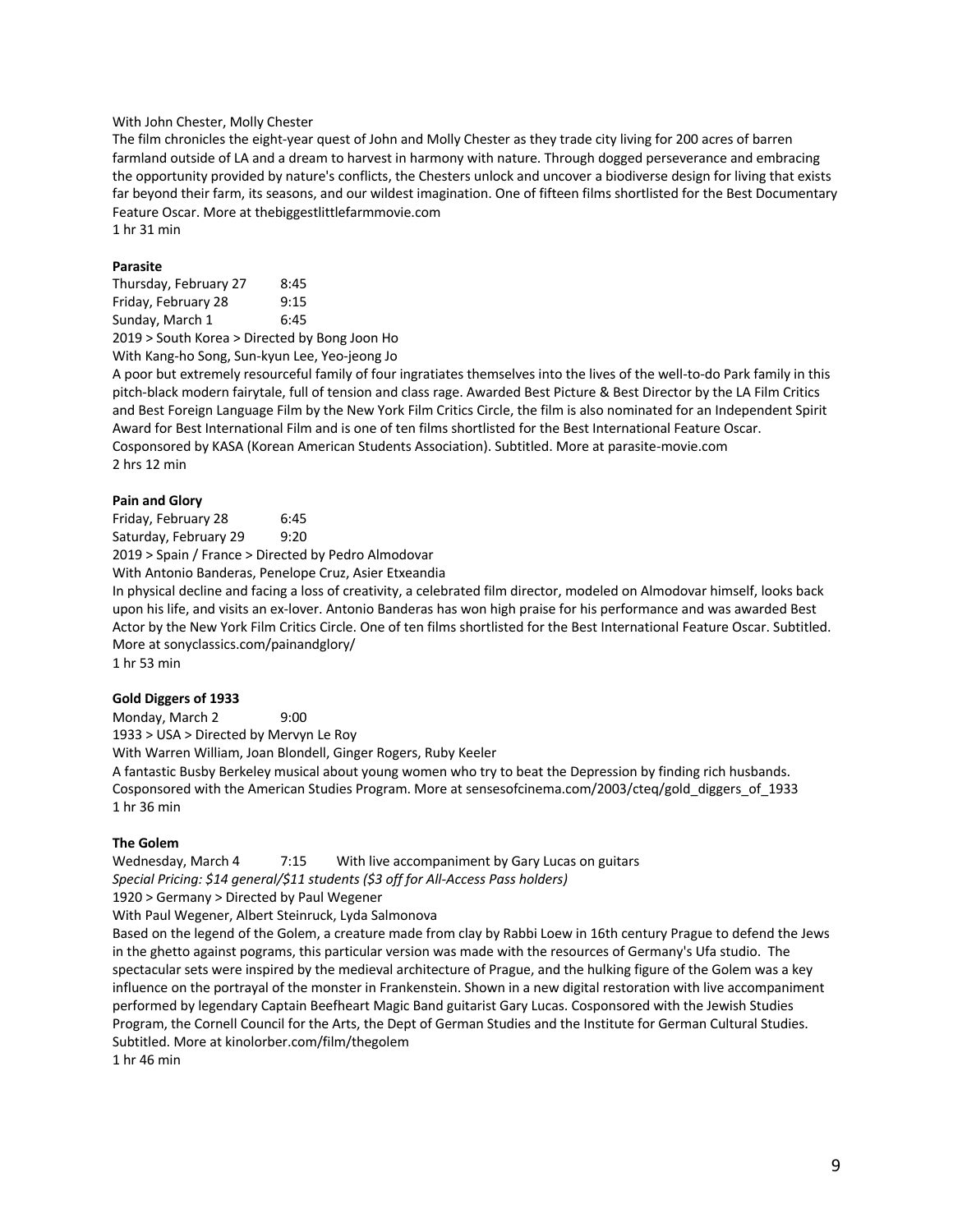*Ithaca Premiere*

**Varda by Agnès** Thursday, March 5 6:45 Friday, March 6 6:45

2019 > France > Directed by Agnès Varda

With Agnès Varda, Sandrine Bonnaire, Herve Chandes

The final film from the late, beloved Agnès Varda is a characteristically playful, profound, and personal summation of the director's own brilliant career. Suffused with the people, places, and things she loved...this wonderfully idiosyncratic work of imaginative autobiography is a warmly human, touchingly bittersweet parting gift from one of cinema's most luminous talents. Cosponsored with the French Studies Program. Subtitled. More at janusfilms.com/films/1944 2 hrs

### **Uncut Gems**

Thursday, March 5 9:15 Friday, March 6 9:15 Saturday, March 7 9:00

2019 > USA > Directed by Benny Safdie, Josh Safdie With Adam Sandler, Idina Menzel, Kevin Garnett

A charismatic New York City jeweler always on the lookout for the next big score makes a series of high-stakes bets that could lead to the windfall of a lifetime. Howard must perform a precarious high-wire act, balancing business, family, and encroaching adversaries on all sides, in his relentless pursuit of the ultimate win. Winner of the New York Film Critics Circle's Best Director award and nominated for numerous Independent Spirit Awards including Best Feature, Best Director, Best Actor (Sandler) and Best Screenplay. More at a24films.com/films/uncut-gems 2 hrs 15 min

### **Frozen II**

Saturday, March 7 2:00 *\$5 or All-Access Pass adults/\$4 kids 12 & under*  Saturday, March 7 4:30 2019 > USA > Directed by Chris Buck & Jennifer Lee

With the voices of Kristen Bell, Idina Menzel, Jonathan Groff

Three years after the conclusion of the first film, a mysterious voice begins calling out to Elsa. She, Anna, Kristoff, Olaf, and Sven must embark on a journey away from the kingdom of Arendelle in order to find the origin of the voice, Elsa's powers, and to save Arendelle from danger. Recommended for ages 6+. More at movies.disney.com/frozen-2 1 hr 43 min

*Ithaca Premiere*

#### **Seberg**

Saturday, March 7 6:45 Sunday, March 8 6:45 2019 > UK/USA > Directed by Benedict Andrews

With Kristen Stewart, Yvan Attal, Anthony Mackie, Jack O'Connell, Margaret Qualley

This sleek thriller chronicles the FBI's sustained efforts to neutralize actress Jean Seberg, immortalized in Jean-Luc Godard's **Breathless**, as she became a supporter of the Black Panther Party and other civil rights groups. As Seberg, "the luminous Kristen Stewart keeps you glued throughout, giving a coolly compelling performance that becomes steadily more poignant as the subject unravels." (*The Hollywood Reporter*) 1 hr 36 min

#### *Ithaca Premiere*

**Heimat is a Space in Time**

Sunday, March 8 2:30

2019 > Germany > Directed by Thomas Heise

Master documentary filmmaker Thomas Heise shares the stories of three generations of his family, in their own words, in this understated epic recounting the past century of German history. "A masterpiece; an exceptional record of the persistence of history and memory in the current moment." (*The Globe and Mail*) Subtitled. More at icarusfilms.com/ifhei 3 hrs 38 min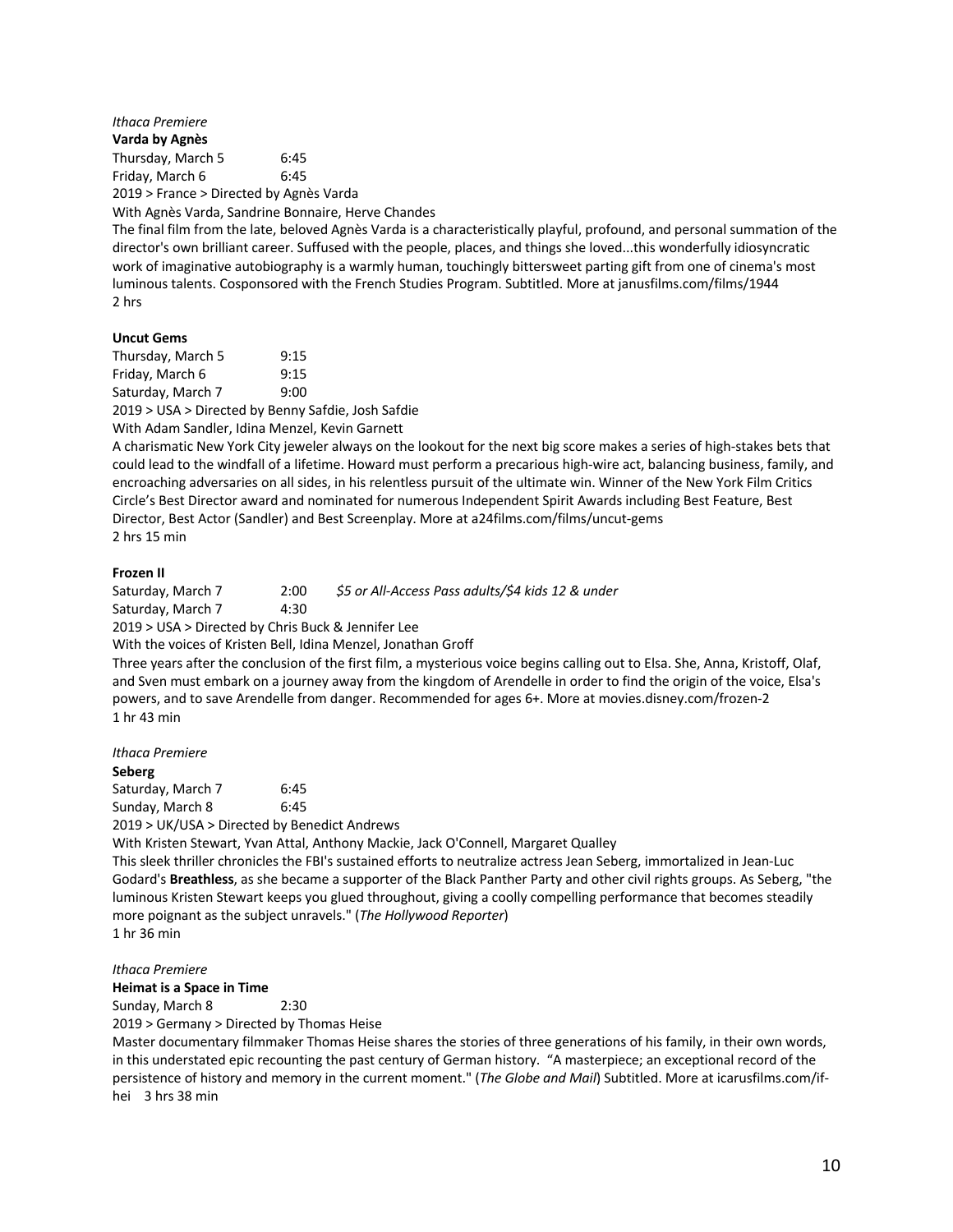# *Ithaca Premiere* **Charlie Says** Monday, March 9 6:45 2019 > USA > Directed by Mary Harron With Hannah Murray, Matt Smith, Sosie Bacon

The Manson Family women recount the crimes and murders they committed in service of their cult leader in Mary Harron's (**American Psycho**) provocative take on one of the most infamous crimes of the 20th century. Screenwriter Guinevere Turner will be here in person on Tuesday, March 10 following a screening of **American Psycho**. Cosponsored with the Dept of History. More at charliesaysmovie.com 1 hr 50 min

### **American Psycho**

Tuesday, March 10 6:45 With screenwriter Guinevere Turner in person

2000 > USA > Directed by Mary Harron

With Christian Bale, Willem Dafoe, Chloe Sevigny

A brilliant adaptation of Bret Easton Ellis' infamous novel about a yuppie serial killer in 80's New York. Screenwriter Guinevere Turner, who has collaborated with director Mary Harron on two other films, **The Notorious Betty Page** and **Charlie Says** (screening on March 9), will be present for a post-screening Q & A facilitated by film professor Jeff Palmer (PMA). Turner's visit is cosponsored with the Dept of History, FGSS, and LGBT Studies. 1 hr 43 min

*Ithaca Premiere*

### **All Night Long**

Wednesday, March 11 6:45 Introduced by Patricia Keller (Romance Studies) 2010 > Spain > Directed by Isaki Lacuesta

# With Jack Cardiff

**All Night Long** (**La noche que no acaba**) recounts Hollywood actress Ava Gardner's love affair with the country of Spain. "The vivacious beauty and vibrant personality of screen goddess Ava Gardner – and in particular the many films she made in Spain – are examined in fascinating detail in Isaki Lacuesta's TCM documentary which contains enough clips, interviews and background footage to make any Gardner fan (and probably classic cinema enthusiast) happy." (*Screen Daily*) Cosponsored with the Dept of Romance Studies. Subtitled. More at latermitafilms.com 1 hr 20 min

#### *Ithaca Premiere*

**Cinevardaphoto** Thursday, March 12 6:45

Sunday, March 15 4:45

1964/83/2004 > France > Directed by Agnès Varda

This feature-length film is composed of three short photography-related documentaries that bookend 40 years of French filmmaker Agnès Varda's eclectic career. One focuses on the youthful Fidel Castro's new government, which Varda observed firsthand. Another deals with a museum show centered on images of people and their beloved teddy bears. The third looks back on the artistic process that yielded a lone image snapped by Varda's camera. Cosponsored with the French Studies Program. Subtitled.

1 hr 32 min

#### **A Hidden Life**

| Thursday, March 12 | 8:45 |
|--------------------|------|
| Saturday, March 14 | 5:00 |
| Sunday, March 15   | 6:45 |
|                    |      |

2019 > USA > Directed by Terrence Malick

With Matthias Schoenaerts, Michael Nyqvist, Bruno Ganz

Franz Jägerstätter is an Austrian farmer imprisoned when he refuses to fight for the Nazis, in this true-life story from the visionary director Terrence Malick. "A sombre spiritual war epic which surges up to claim its place among the director's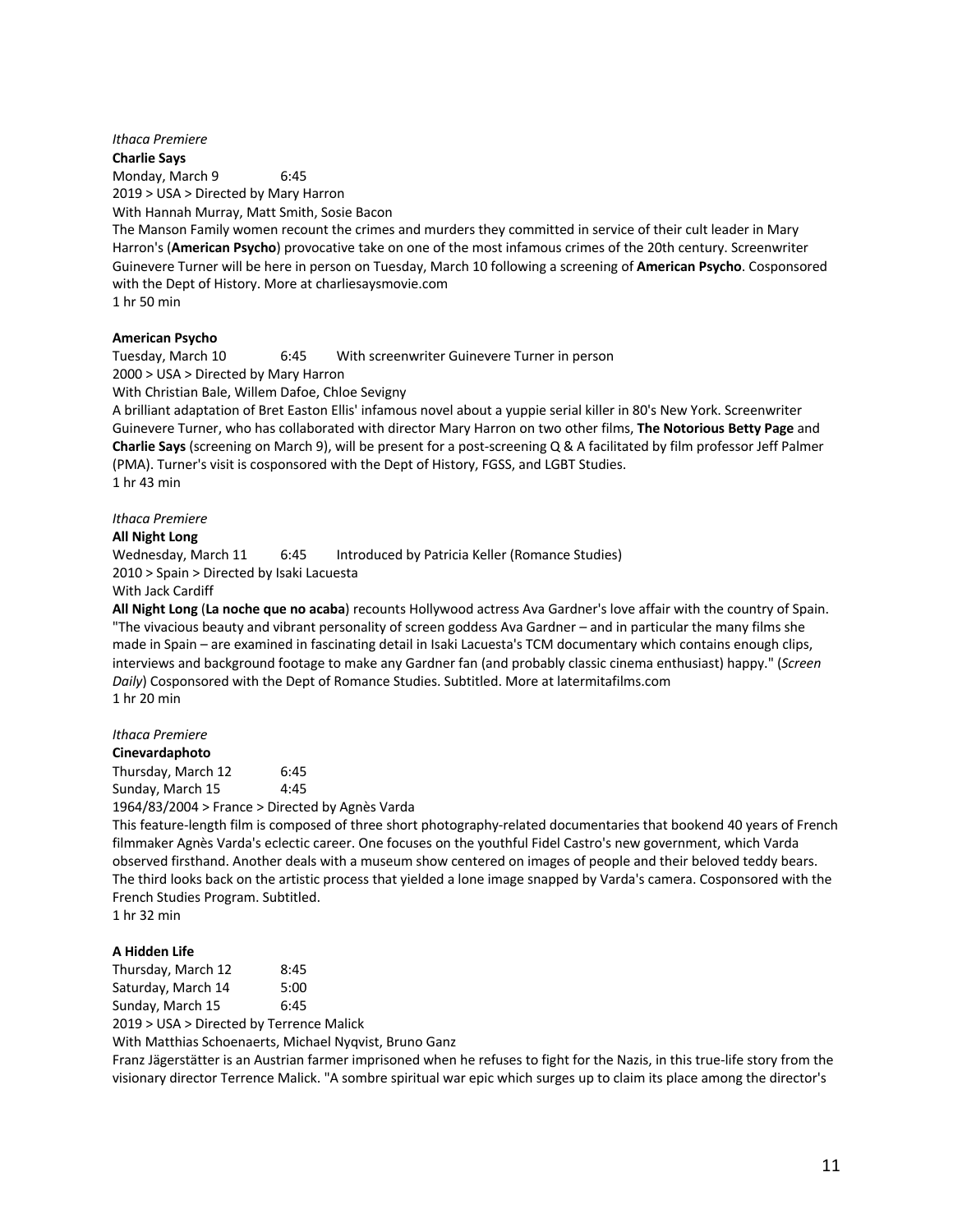most deeply felt, sturdily hewn achievements." (*The Telegraph*) Nominated for an Independent Spirit Award for Best Feature. More at foxsearchlight.com/ahiddenlife/ 2 hrs 53 min

### **Dial M for Murder 3D**

Friday, March 13 6:45 Monday, March 16 9:00 1954 > USA > Directed by Alfred Hitchcock With Grace Kelly, Ray Milland

**Dial M For Murder** has always been one of Hitchcock's most careful and vivid character explorations centering around a twisted murder plot, but he couples that with astonishing use of 3-D, in which it was originally filmed but not released, to prove that the process had more potential as an artistic medium than the shock value many ascribed to it. Cosponsored with the American Studies Program.

1 hr 45 min

### **Bombshell**

Friday, March 13 9:00 Saturday, March 14 8:30 2019 > USA > Directed by Jay Roach

With Charlize Theron, Nicole Kidman, Margot Robbie

Based on the 2016 scandal, **Bombshell** tells the true story of Gretchen Carlson (Nicole Kidman), Megyn Kelly (Charlize Theron), and four other women, through their attempt to finally take on Fox News CEO Roger Ailes for his sexism and harassment, as well as the toxic work environment he created. More at bombshell.movie 1 hr 48 min

# *Ithaca Premiere*

### **The Guardian of Memory**

Monday, March 16 6:45 FREE With filmmaker Marcela Arteaga in person 2019 > Mexico > Directed by Marcela Arteaga

The Juarez Valley, a region once known for cotton production, is now nothing more than burned down houses, empty towns, and memories. An immigration lawyer born in El Paso, TX, fights to obtain political asylum for Mexicans fleeing from the region's violence and to keep the memories of its past alive. Sponsored by LASP. Subtitled. More at chickeneggpics.org/grantee/the-guardian-of-memory 1 hr 33 min

*Ithaca Premiere*

### **The Silence of Others**

Tuesday, March 17 6:45 With filmmaker Robert Bahar in person

2019 > Spain > Directed by Robert Bahar & Almudena Carracedo

Filmed over six years, **The Silence of Others** reveals the epic struggle of victims of Spain's 40-year dictatorship under General Franco as they organize a groundbreaking international lawsuit and fight a "pact of forgetting" around the crimes they suffered. Cosponsored with the Dept of Romance Studies. Subtitled. More at TheSilenceofOthers.com 1 hr 36 min

### **Uncle Yanco & Black Panthers**

Wednesday, March 18 6:45 includes admission to **Mur Murs** at 7:45 Sunday, March 22 6:45 includes admission to **Mur Murs** at 7:45 1967/68 > USA > Directed by Agnès Varda

In these two short films made during a visit to California, Agnès Varda turns her camera on an Oakland demonstration against the imprisonment of Black Panthers cofounder Huey P. Newton (**Black Panthers**, 1968, 28 mins), and on the houseboat-dwelling Yanco, a Greek emigrant relative she's never met (**Uncle Yanco**, 1967, 19 mins). Cosponsored with the French Studies Program. Subtitled. More at janusfilms.com/films/1633

47 min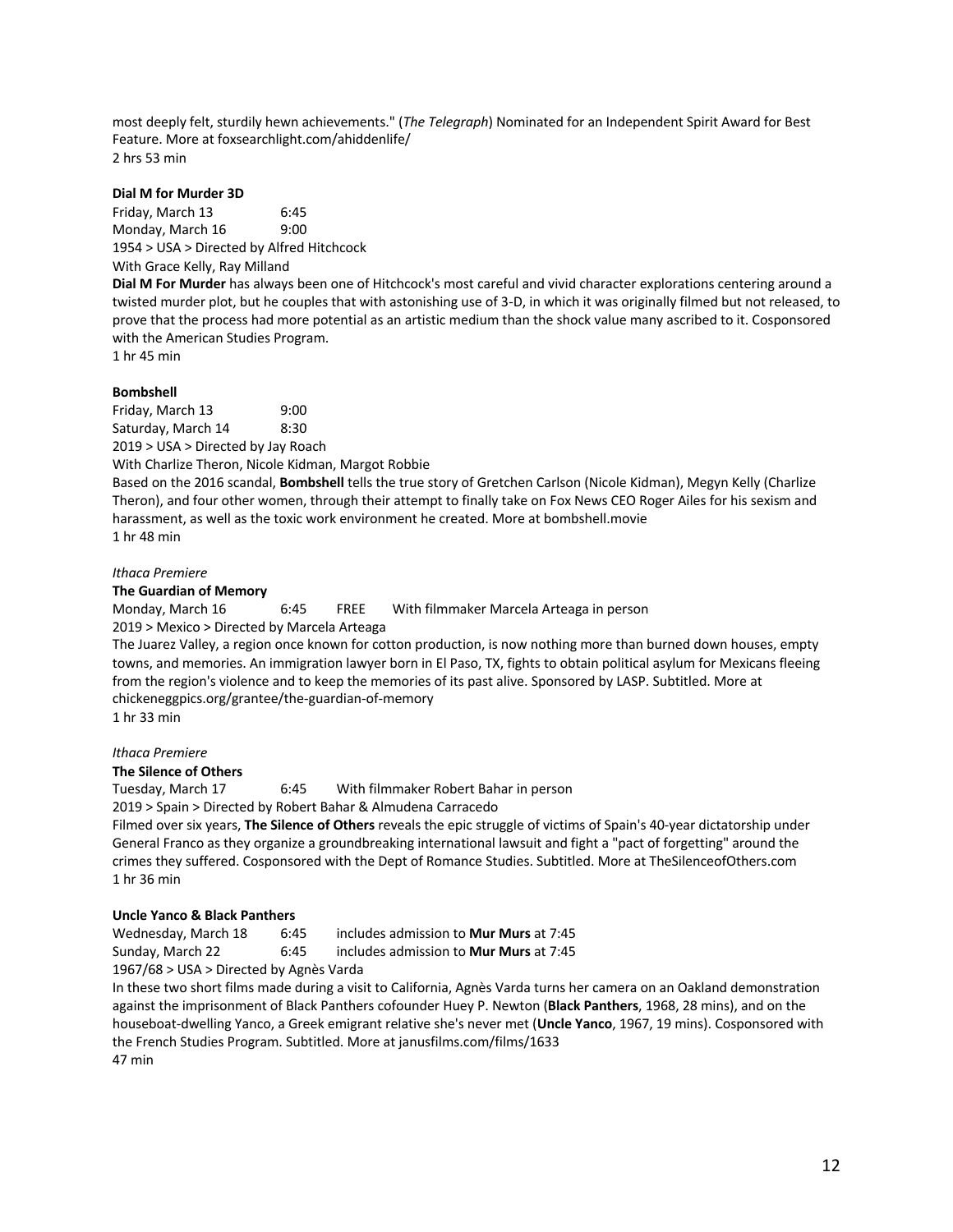# *Ithaca Premiere*

### **Mur Murs**

Wednesday, March 18 7:45 free with admission to **Uncle Yanco & Black Panthers** at 6:45 Sunday, March 22 7:45 free with admission to **Uncle Yanco & Black Panthers** at 6:45 1980 > France > Directed by Agnès Varda

After returning to Los Angeles from France in 1979, Agnès Varda created this kaleidoscopic documentary about the striking murals that decorate the city. Bursting with color and vitality, **Mur Murs** is as much an invigorating study of community and diversity as it is an essential catalog of unusual public art. Cosponsored with the French Studies Program. Subtitled. More at janusfilms.com/films/1635

1 hr 22 min

### *Ithaca Premiere* **Midnight Family**

Thursday, March 19 6:45

2019 > Mexico > Directed by Luke Lorentzen

With Fer Ochoa, Josue Ochoa, Juan Ochoa

A powerful portrait of the Ochoa family who runs a for-profit ambulance service in Mexico City. An exception in this ethically fraught, cutthroat industry, the Ochoa family struggles to keep their financial needs from jeopardizing the people in their care. One of fifteen films shortlisted for the Best Documentary Feature Oscar. Subtitled. More at midnightfamilyfilm.com

1 hr 21 min

### **Beanpole**

Thursday, March 19 8:45 Saturday, March 21 6:45

2019 > Russia > Directed by Kantemir Balagov

With Viktoria Miroshnichenko, Vasilisa Perelygina, Timofey Glazkov, Andrey Bykov

The psychological scars of war left upon two women in post-WWII Leningrad are explored in extraordinary fashion in Russia's submission for Best International Film Oscar. Kantemir Balagov won Best Director in Cannes' Un Certain Regard for his poetic and shattering film, inspired by Svetlana Alexievich's book The Unwomanly Face Of War. One of ten films shortlisted for the Best International Feature Oscar. Subtitled. More at kinolorber.com/film/beanpole 2 hrs 17 min

### *Ithaca Premiere*

### **Your Eyes are Spectral Machines** – **Live Projection Performance by Luis Macias**

Friday, March 20 7:00 With artist/filmmaker Luis Macias in person

2015/18 > Spain > Directed by Luis Macias

Three projection performances - involving 16mm, 35mm and slide projectors - by artist Luis Macias, who is a co-founder of Crater Lab - an independent film development laboratory in Barcelona. Macias is an image recycler who specializes in experimental cinema. His artistic concerns focus on these points: the physical work on film, film recycling and reinvention of new relationships between moving images. Cosponsored with the Cornell Council for the Arts. 1 hr

### *Ithaca Premiere*

### **The 21st Annual Animation Show of Shows**

| Friday, March 20                                  | 9:30 |  |
|---------------------------------------------------|------|--|
| Saturday, March 21                                | 9:30 |  |
| Sunday, March 22                                  | 4:30 |  |
| Thursday, March 26                                | 8:45 |  |
| 0040 variation value of a studies of the continue |      |  |

2019 > various > Directed by various

Come enjoy a curated selection of the "best of the best" animated short films created by students and professionals around the world. Featuring ten films from seven countries, the 2019 edition of the program offers an array of highly imaginative, thought-provoking, and moving works that reflect the filmmakers' unique perspectives and their relationship to the world. Suitable for ages 8+. Subtitled. More at animationshowofshows.com 1 hr 24 min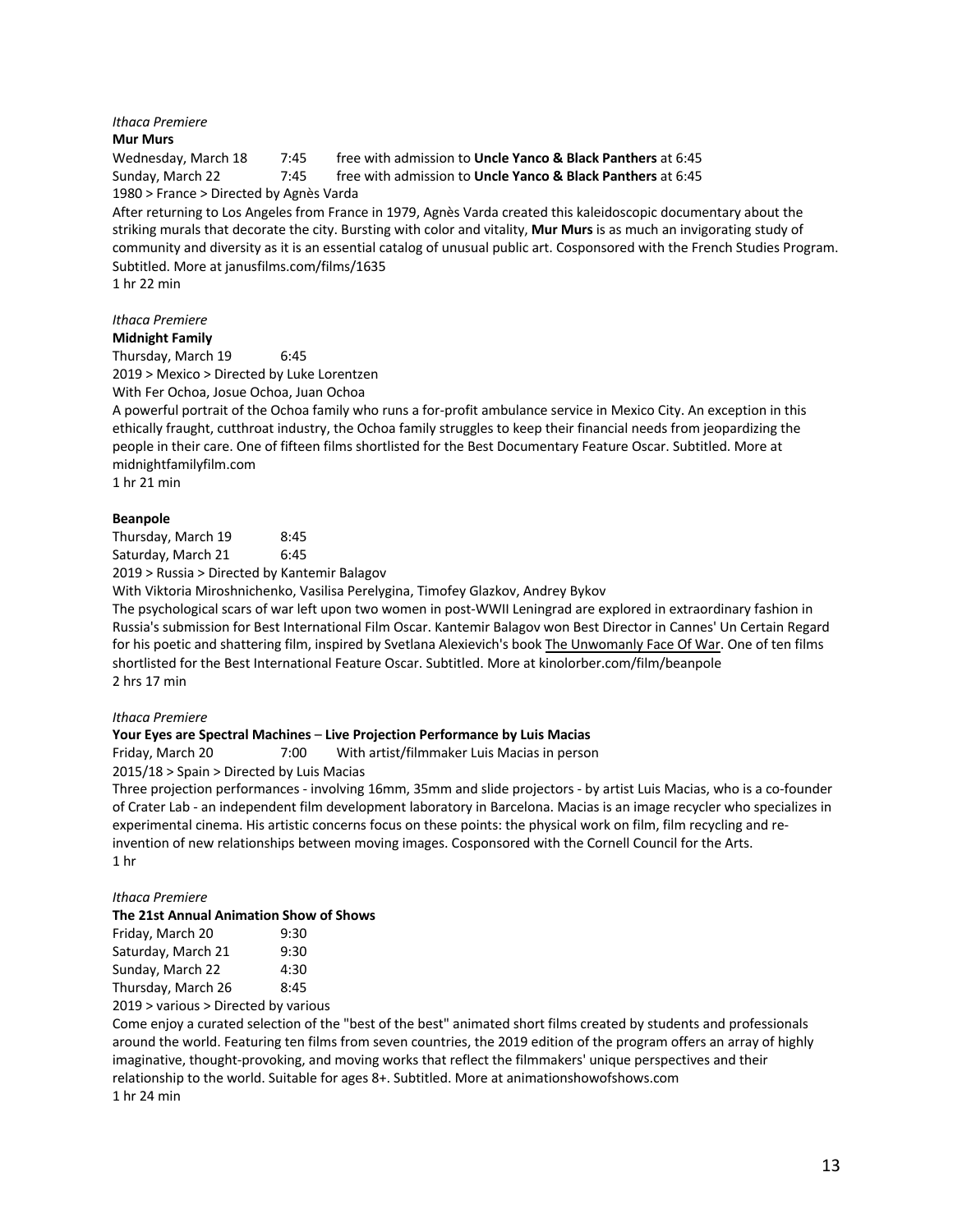### **Bonnie and Clyde**

Monday, March 23 9:00 1967 > USA > Directed by Arthur Penn With Warren Beatty, Faye Dunaway Arthur Penn's crime epic depicts the exploits of America's notorious bank robbing lovers in the Depression-era Mid-west. Cosponsored with the American Studies Program. 1 hr 51 min

# *Ithaca Premiere*

# **Costa da Morte**

Tuesday, March 24 6:45 Introduced by Patricia Keller (Romance Studies) 2013 > Spain > Directed by Lois Patino

Costa da Morte is a region in the northwest of Galicia (Spain), with its dramatic name, meaning the coast of death, the result of numerous shipwrecks against the rocks amid storms and heavy mist. Patino explores the area by observing the people who inhabit it - fishermen, loggers and craftspeople - who maintain both an intimate relationship and an antagonistic battle with the vastness of the territory. Cosponsored with the Dept of Romance Studies. Subtitled. More at zeitunfilms.com/en/cdm/index

1 hr 21 min

### **Juan of the Dead**

Tuesday, March 24 8:45 2011 > Cuba/Spain > Directed by Alejandro Brugues With Alexis Díaz de Villegas, Jorge Molina, Andros Perugorría Fast, fun and hilarious, **Juan of the Dead** gives a decidedly Cuban touch to the zombie genre when an outbreak hits the island on the anniversary of the revolution. Brugues' fresh take on the genre is both hilarious, and politically astute. Cosponsored with the Dept of Romance Studies. Subtitled. 1 hr 32 min

# *Ithaca Premiere*

**Invisible Life** Wednesday, March 25 6:45 Friday, March 27 6:45 2019 > Brazil > Directed by Karim Aïnouz With Julia Stockler, Carol Duarte

Two sisters in 1950s Rio de Janeiro mistakenly believe that the other is living out her dreams half a world away in this acclaimed and exquisitely shot melodrama adapted from the popular 2015 novel The Invisible Life of Euridice Gusmao by Martha Batalha. Nominated for an Independent Spirit Award for Best International Film, **Invisible Life** was Brazil's official submission to the 2020 Academy Awards® for Best International Film. Cosponsored with LASP. Subtitled. 2 hrs 19 min

#### *Ithaca Premiere*

**Daguerreotypes**

Thursday, March 26 6:45 1976 > France > Directed by Agnès Varda

"Varda's affable, curious portrait of her neighbors and acquaintances on Rue Daguerre, where she'd been living for decades, is at once one of her warmest movies and a slightly embittered reflection on 'a woman's creativity... smothered by the home.'" (*Film at Lincoln Center*) Cosponsored with the French Studies Program. Subtitled. 1 hr 20 min

*Cornell Cinema will not be showing films from March 28 – April 5 during Cornell's Spring Break*

*Ithaca Premiere* **Emotional Cartographies: The Films of Laida Lertxundi** Wednesday, April 8 7:00 Introduced by Patricia Keller (Romance Studies)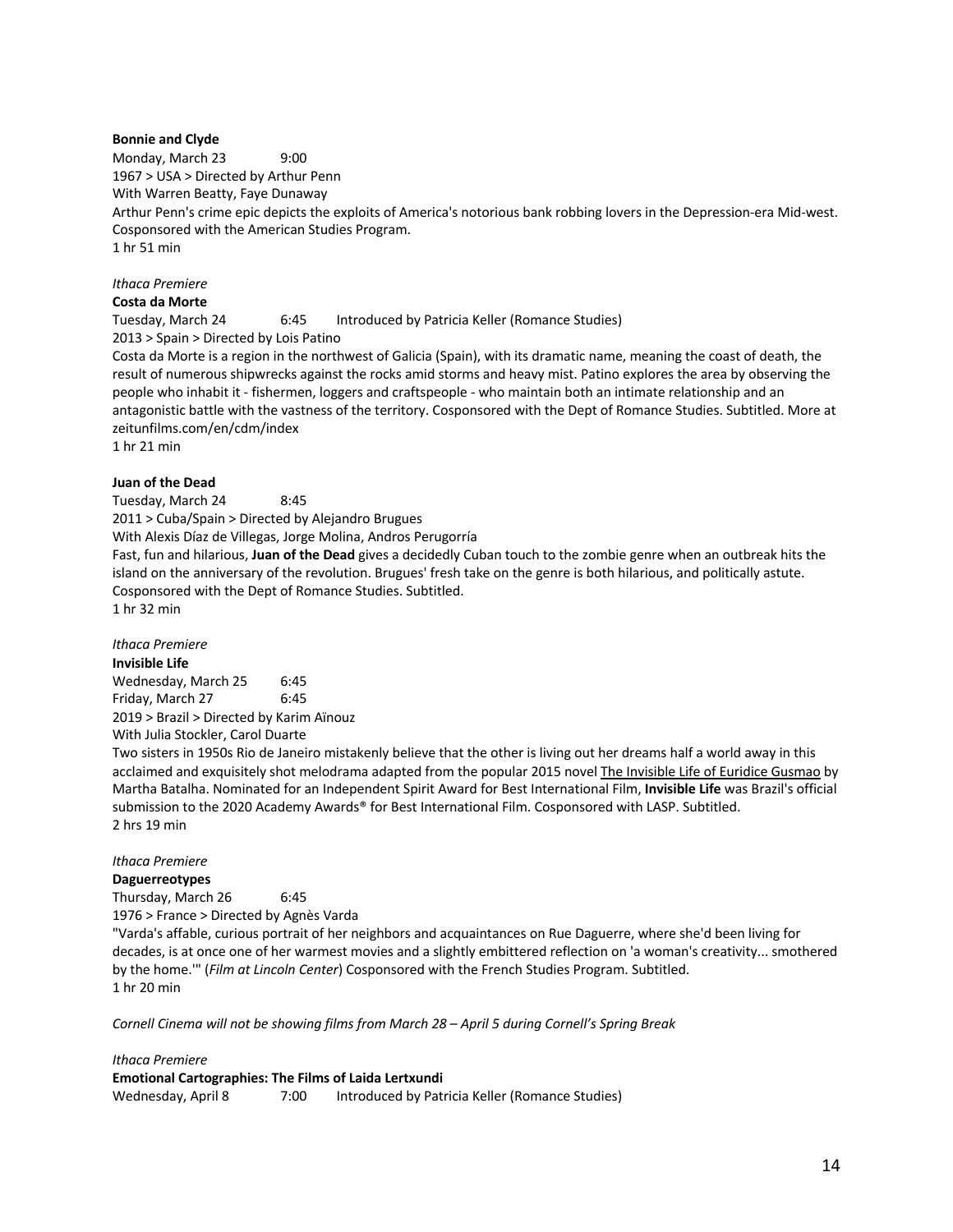## 2007-2016 > USA/Spain > Directed by Laida Lertxundi

Laida Lertxundi was born in Bilbao, Spain, and makes 16mm films primarily in and around Los Angeles, where she lived and worked for more than a decade. Her work is intrinsically and inextricably connected to the California landscape and psyche. Beautiful and enigmatic, her 16mm films bring together ideas from conceptual art and structural film with a radical, embodied, feminist perspective. Cosponsored with the Dept of Romance Studies. More at lux.org.uk/artist/laidalertxundi

1 hr 10 min

### **Fantastic Fungi**

Wednesday, April 8 9:00 Sunday, April 12 7:00 2019 > USA > Directed by Louie Schwartzberg With Michael Pollan, Eugenia Bone, Paul Stamets "Meandering its way through a remarkable visual storytelling of the fabled forest mutant, the film breaks down the benefits of mushrooms, as well as the astonishing fungal web present beneath the soil." (*Forbes*) More at fantasticfungi.com 1 hr 21 min

### **The Gleaners and I**

Thursday, April 9 7:00 Sunday, April 12 5:00 2000 > France > Directed by Agnès Varda

A touching, idiosyncratic documentary about people who live off the world's leftovers, **The Gleaners and I** is also a revealing self-portrait by the 70-something Varda, one of France's most treasured filmmakers. Cosponsored with the French Studies Program. Subtitled.

1 hr 22 min

### **Your Name**

Thursday, April 9 9:00 Introduced by Andrew Campana (Asian Studies) 2016 > Japan > Directed by Makoto Shinkai With Ryunosuke Kamiki, Mone Kimishiraishi, Masami Nagasawa High school students Taki and Mitsuha--one, a boy in Tokyo, the other, a girl in the countryside--wake up after a meteor shower and discover they have switched bodies, creating a mysterious but strong connection between them. **Your Name** unseated **Spirited Away** as the highest-grossing anime film of all time. Subtitled. More at funimationfilms.com/movie/yourname 1 hr 47 min

### **A Beautiful Day in the Neighborhood**

Friday, April 10 7:00 & 9:30 Saturday, April 11 9:30 2019 > USA > Directed by Marielle Heller With Tom Hanks, Matthew Rhys, Chris Cooper Based on a real-life incident, a jaded journalist is assigned what he considers a puff piece on Mister Rogers, and is surprised instead to find a healing journey of the self. More at abeautifulday.movie/ 1 hr 49 min

#### *Ithaca Premiere*

#### **Echoes of the Empire: Beyond Genghis Khan**

Saturday, April 11 7:00 With filmmakers Deborah Hoard & Robert Lieberman in person *Please note: All-Access Passes not accepted*

2020 > USA > Directed by Robert H. Lieberman

A stunning cinematic view of Mongolia's past and present in which *New York Times* best-selling author Jack Weatherford (Genghis Kahn and the Making of the Modern World) leads viewers through the remarkable evolution of Genghis Kahn's Mongol Empire. Subtitled. More at echoesoftheempire.com

1 hr 20 min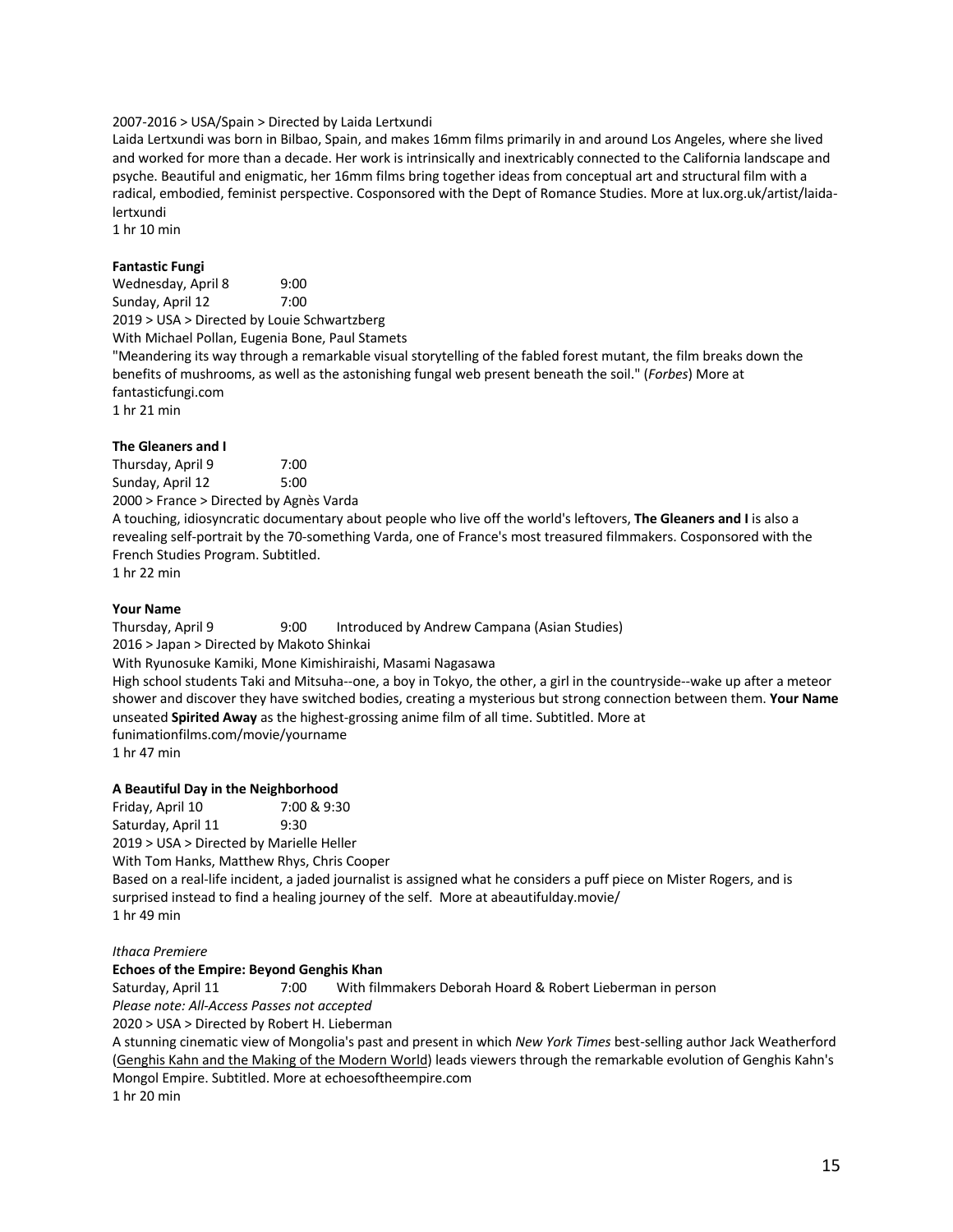*Ithaca Premiere* **Chinese Portrait** Wednesday, April 15 7:00 2018 > China > Directed by Xiaoshuai Wang

From acclaimed director Wang Xiaoshuai (**Beijing Bicycle**) comes a personal snapshot of contemporary China in all its diversity. Shot over the course of ten years on both film and video, the film consists of a series of carefully composed tableaus of people and environments. Subtitled. More at cinemaguild.com/theatrical/chineseportrait.html 1 hr 19 min

# *Ithaca Premiere*

**And Then We Danced**

Thursday, April 16 7:00 Sunday, April 19 5:00

2019 > Georgia/Sweden > Directed by Levan Akin

With Levan Gelbakhiani, Bachi Valishvili, Ana Javakishvili

Merab has been training from a young age at the National Georgian Ensemble with his dance partner Mary. His world turns upside down when the carefree Irakli arrives and becomes both his strongest rival and desire. "Treated with compassion, Akin's love story is a heady tale of identity that elegantly engages with intoxicating dance and unavoidable human impulse." (*Film Inquiry*) Sweden's official submission to the 2020 Academy Awards® for Best International Film. Cosponsored with LGBT Studies. Subtitled. More at musicboxfilms.com/film/and-then-we-danced 1 hr 53 min

**Portrait of a Lady on Fire** – not confirmed at press time – please check website

| Thursday, April 16 | 9:25 |
|--------------------|------|
| Saturday, April 18 | 9:30 |
| Sunday, April 19   | 7:00 |

2019 > France > Directed by Celine Sciamma

With Noemie Merlant, Adele Haenel, Luana Bajrami

In the late 18th century, Marianne, a young painter, recalls being commissioned to secretly paint a wedding portrait of Heloise, the daughter of a French aristocrat and reluctant bride. As the bond between the women grows deeper, the portrait becomes a collaborative testament of their love. The LA Film Critics awarded the film Best Cinematography and runner-up for Best Foreign Language Film. Nominated for an Independent Spirit Award for Best International Film. Subtitled. More at portraitmovie.com

2 hrs 1 min

**Little Women** – not confirmed at press time – please check website

Friday, April 17 6:45 & 9:30 Saturday, April 18 6:45

2019 > USA > Directed by Greta Gerwig

With Saoirse Ronan, Emma Watson, Timothee Chalamet

From the Oscar-nominated director of **Lady Bird** comes the timeless story of the March sisters trying to live life on their own terms as they come of age in America in the aftermath of the civil war. Gerwig's adaptation of Louisa May Alcott's 1869 novel "crafts a work that is moving without being manipulative. This is a Little Women for the ages." (*The Wrap*) More at littlewomen.movie

2 hrs 14 min

### *Ithaca Premiere*

### **Appearances and Disappearances: In Memory of Jonathan Schwartz**

Monday, April 20 7:00 With curator Irina Leimbacher in person

2002-2018 > USA > Directed by Jonathan Schwartz

Taking as their subjects childhood, the transience of seasons, and our shared mortality, the 16mm films of Jonathan Schwartz (1973-2018) devote themselves to the ephemerality of external worlds and a gestural responsiveness to internal states. This program of seven poetic films made over 15 years merge wonder and disquiet, elation and sorrow,